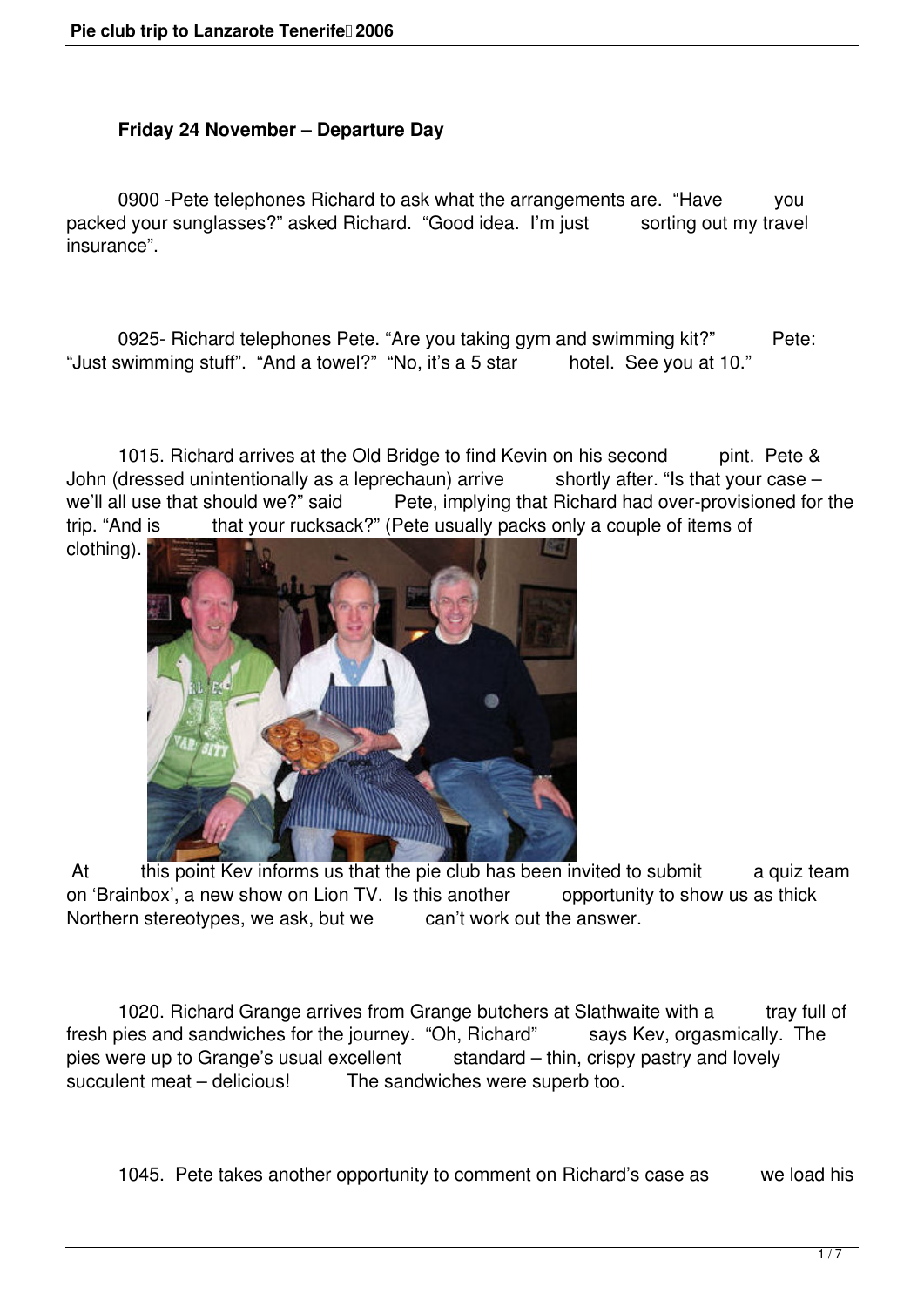car. "I should have brought a pantechnecon" he quipped. We all get in the car. Suddenly the rear window opens  $-$  apparently of its own accord. "I hope there isn't a bloody ejector seat!" says John.

1050. We set off to Blackpool airport (Kev had scoured the net to find the cheapest flights). Just as we arrived, the batteries ran out on the camera, which Lyndsey (landlady at the bridge) had lent us. Luckily, Richard had brought a camera as well.



The flight was pretty uneventful – John and Kevin drinking cans of lager...

 "There are a lot of old people on this flight", said Pete. " You look the youngest in our group, Kev" said Richard, " do you dye your hair?" " He doesn't need to. It's so short he could paint it". Pete had us laughing in the aisles already.

From the airport in Tenerife we took a taxi to the Costa Adeje Grande hotel. Luxury 5 star!

John and Kev were in stitches when they realised that Pete & Richard (the 'girls') would be sharing a double bed, as their room had singles. (Pete & Richard wondered whether the room allocation was as random as Kevin said it was).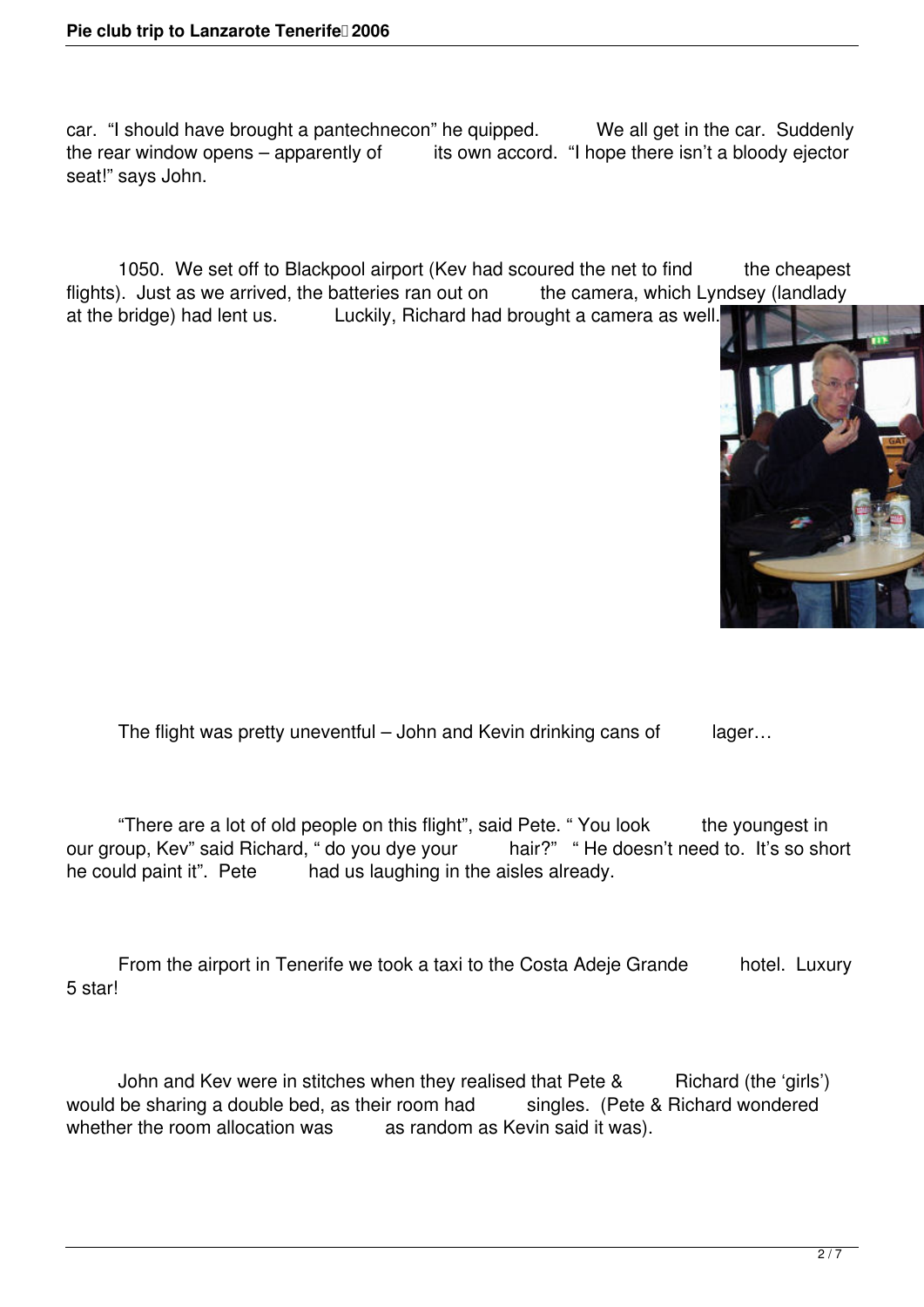Dinner in the restaurant (lovely meal cooked to order) and a walk down to the sea front to find a bar. Kev orders "3 pints, and a senorita for Pete". True to form, when the waiter brought the bill Pete disappears to make a 'phone call.



## **Saturday**

Pete gets lost on his way to the hotel breakfast room so has to breakfast alone.<br>
Dreakfast we walked from Adeie to Playa de las Americas via 15 perfume and cheap After breakfast we walked from Adeje to Playa de las<br>spirit shops. After a toilet stop for Pete at the Vo for Pete at the Volcano hotel (he said the name was like the state of his stomach) we had lunch – Spanish omelettes. Kev and John had beer. The 'girls' as Kevin affectionately called them (Richard and Pete) had wine and coke.

We walked along in glorious sunshine and stopped to watch the wind surfers. "Let's have a beer", said John.

The lager came in glass Wellington boots  $-1.5$  litres. John's capacity to drink is a source of constant fascination and admiration for Pete. "That's not a beer" said Pete, "it's a party seven!"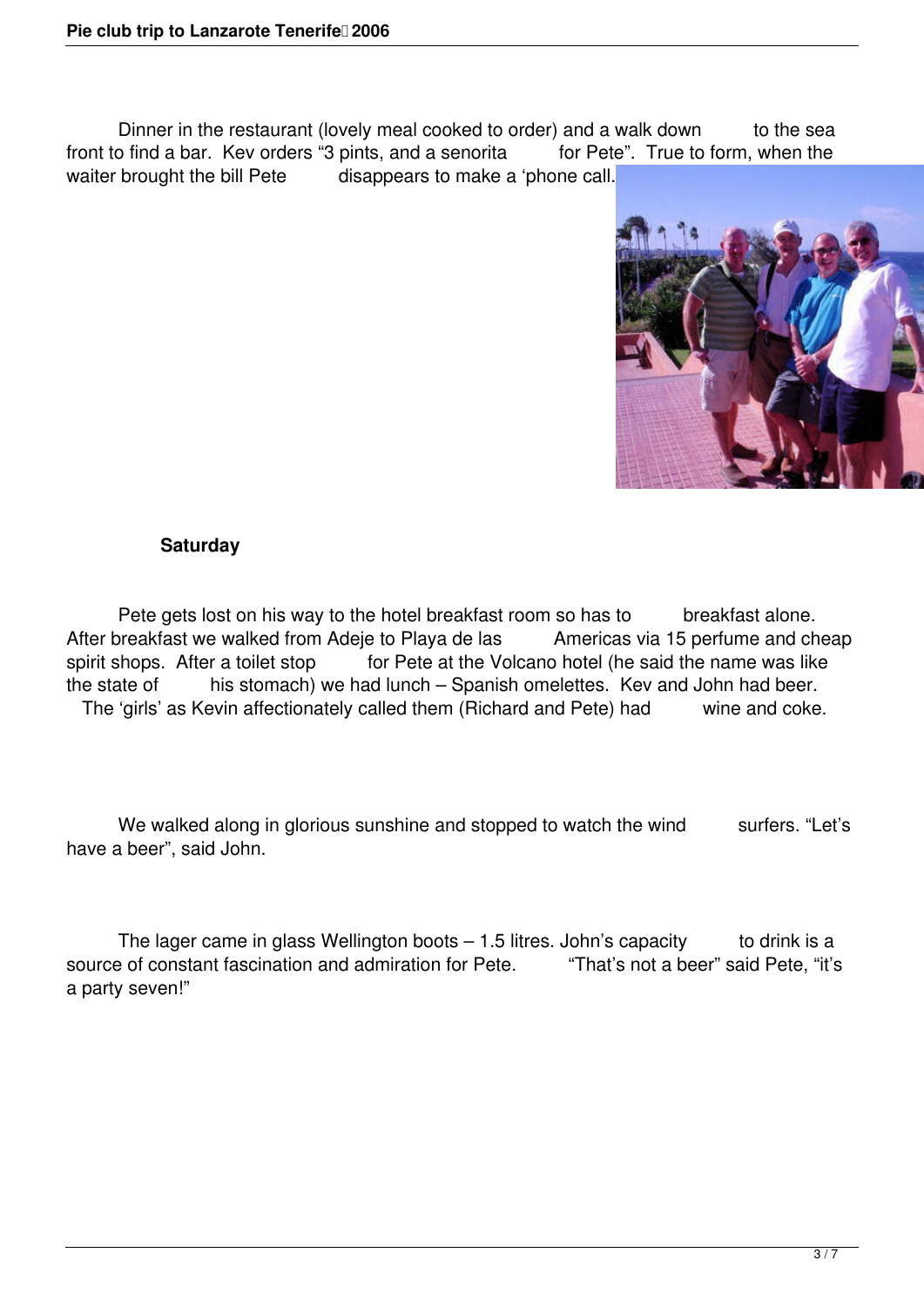



## **Sunday**

Kev, John and Richard went to the hotel's posh restaurant for breakfast but this time were sent packing to the cheap one, which was just as well for Pete as he couldn't find his way to the posh one.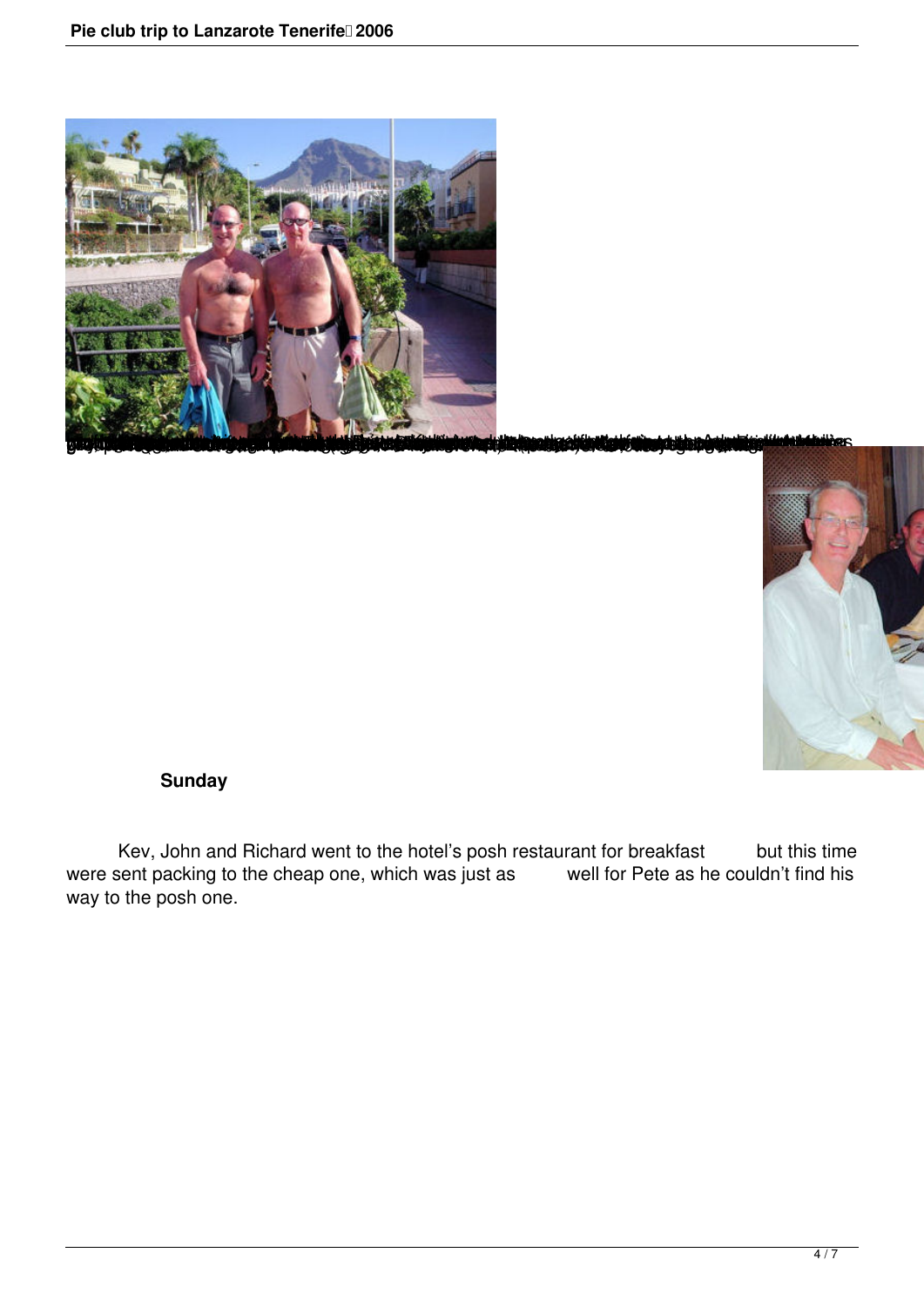



<u>jäätyy se satustatakselle koskuussa kuuluisesta maailmasta. Yysi piiristi liskaalilisiyyinnäisyyttäytyitäy</u>

Monday - Coming Home

5.45 alarm. Pete hadn't slept a wink – not a jot. He had been worrying about things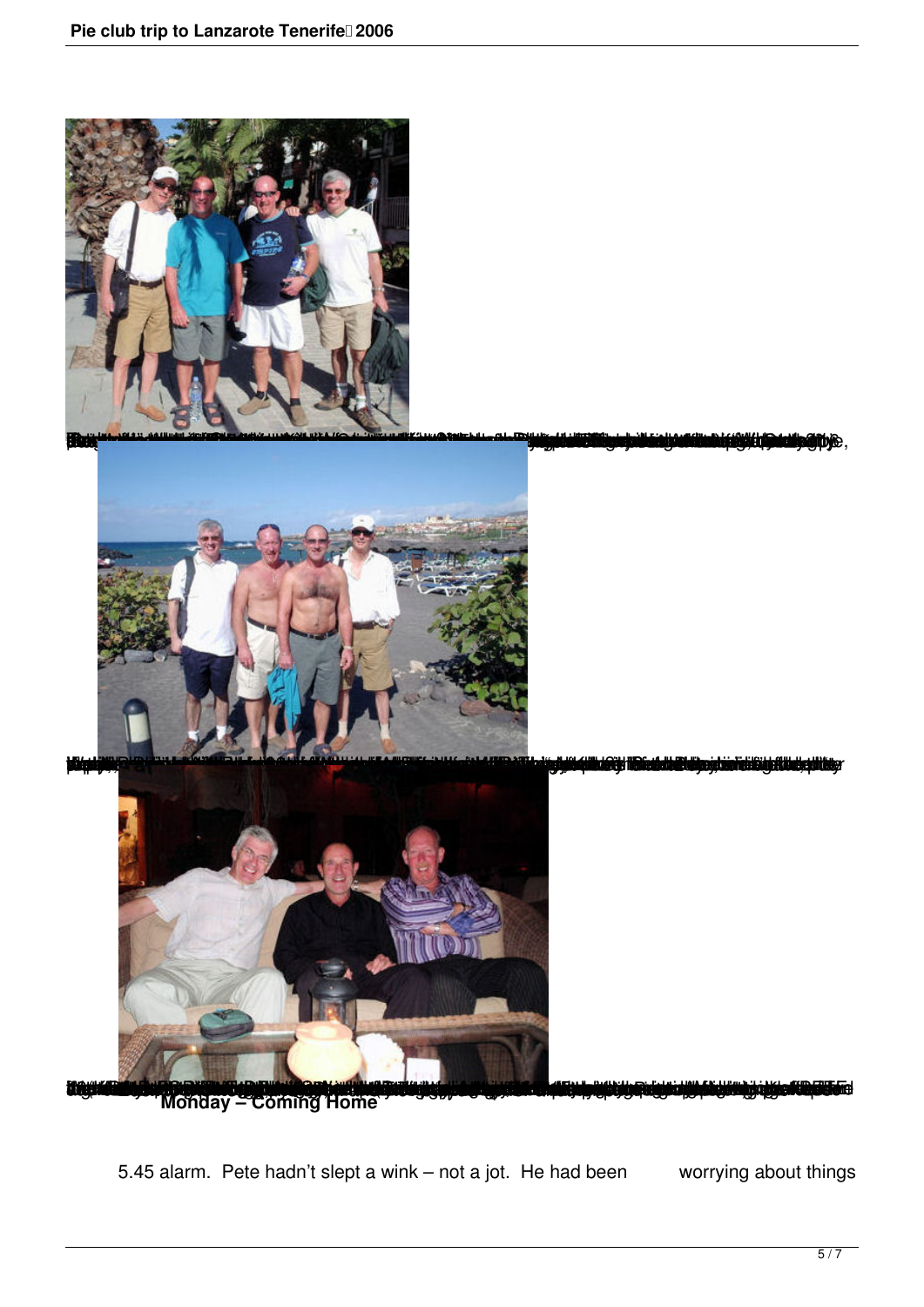(mainly the waiter taking a tip without being offered one). "when you (Kevin) and John got back from the bar, you got in, shouted a lot, and fell asleep. After your banging, shouting and farting I couldn't get to sleep. All I could hear all night was Richard gently snoring."

Peter couldn't find his car keys and started to panic. He looked everywhere in the room. "they will cost me  $£100$  to replace" – the blood was draining from his face at this prospect. Eventually he found them – in his shoe (he had refused to pay for the safe)!

Kev had arranged for us to have an early breakfast. As he packed up his lunch from the breakfast baps, Pete (whose admiration for Kevin's digestive capacity was unerring) said "Your calorie intake is amazing Kevin – but you do eat healthily". "No I don't" protested Kevin, who clearly regarded a reputation for healthy eating as an insult to his manhood.



6.40 We arrived at the airport. Flight delayed by 4 hours!! "I'd better text home", said Pete. "How do you spell Lanzarote?" "L...a....n... 15 minutes later a reply arrives<br>from Pete's wife, Chris. "What do you mean you are delayed in Lanzarote, I thought you mean you are delayed in Lanzarote, I thought you were in Tenerife!"

We spent the 4 hours outside the airport debating whether to go back to Adeje and enjoy the sun and the beach. Pete wasn't keen on paying for a taxi, so we stayed at the airport.